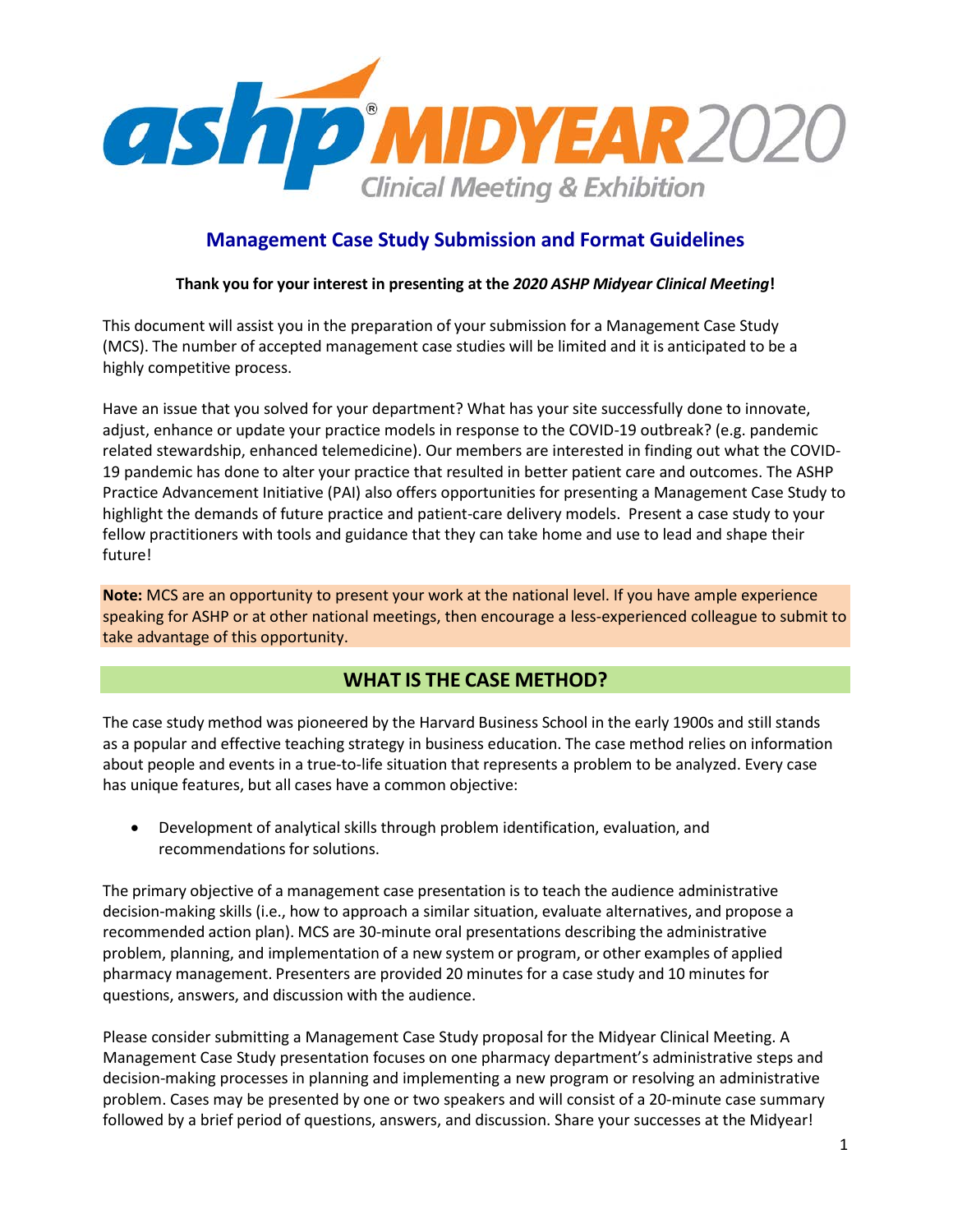

At the Midyear Clinical Meeting, MCS are very popular with experienced pharmacy managers and supervisors, and the audience may also include a variety of other practitioners. Above all, the audience is expecting to learn **take‐home strategies** to apply to their current practice.

## **SUBMISSION DEADLINE**

**July 15, 2020 at 11:59 p.m. (Pacific)** – Abstracts must be complete and submitted by this date; no new submissions or edits will be accepted after this deadline. ASHP will not edit abstracts. Incomplete abstracts will be deleted from the system after this deadline.

# **TASKS TO COMPLETE FOR YOUR ABSTRACT PROPOSAL ONLINE**

## **SUBMISSION PROCESS**

Our online submission tool requires the Primary Author to complete six (6) tasks to submit their MCS abstract. Some of our guidelines have changed, therefore, it is important that the Primary Author carefully read the information on the screen and follow the submission guidelines.

# **AUTHORSHIP**

## **PRIMARY AUTHOR**

The person entering the information online is considered *the Primary Author*. ASHP requires the Primary Author to have a current ASHP membership at the time of their presentation at the Midyear Meeting.

The presentation itself must not differ from the original accepted title and abstract content.

## **LOGIN – EMAIL ADDRESS & ACCESS KEY**

To submit an abstract, you must create a profile which includes your name, email address, and your access key.

The email address and the access key you created is now your login information for the MCS site. **The email that is used for logging into the ASHP MCS Submission site must belong to the Primary Author** – not an assistant or colleague.

You must click "Continue" button on every screen in order to save your information.

## **MCS ABSTRACT TITLE**

Be sure your title accurately and concisely reflects the abstract content. ASHP reserves the right to edit your title.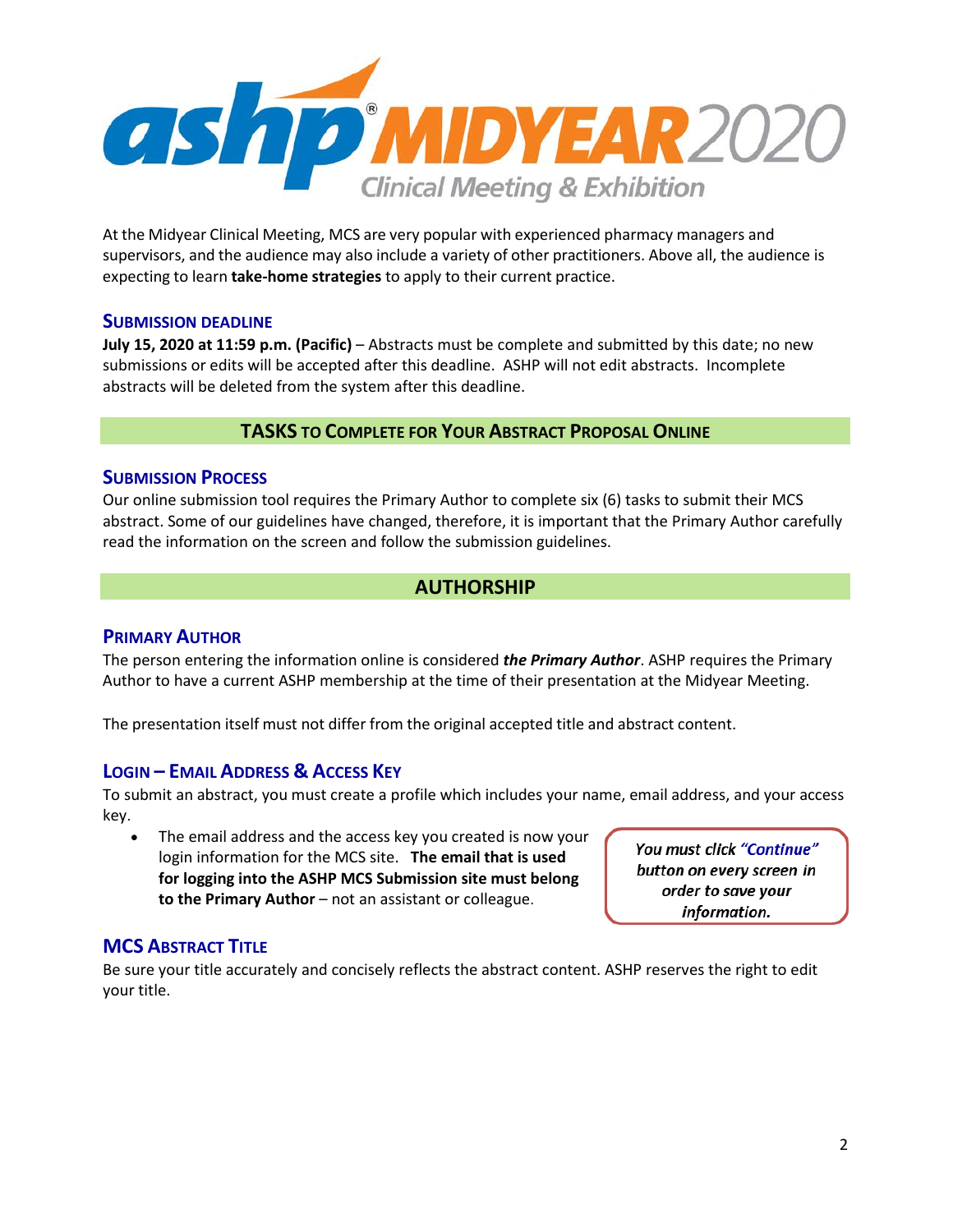

- Do NOT use proprietary (brand) names in the title.
- Do not use all lowercase or all uppercase letters in your title. (see examples below)
- Do not use "A," "An," or "The" as the first word in the title
- Spell out all acronyms.

## **Title Format Examples**

Incorrect**:** IMPLEMENTATION OF COMPUTERIZED PRESCRIBER ORDER ENTRY (CPOE) IN A SURGICAL UNIT: ONE YEAR **LATER** 

Incorrect: implementation of computerized prescriber order entry (CPOE) in a surgical unit: One year later.

## **CORRECT:** Implementation of Computerized Prescriber Order Entry (CPOE) in a Surgical Unit: One Year Later

## **TASK 1: ABSTRACT & NEEDS ASSESSMENT**

Enter your abstract content details. Only completed submissions will be included in the reviewer process.

## **BODY OF ABSTRACT:**

- **All fields must be completed.** Planned projects or descriptions of projects still being implemented will not be accepted.
- Must contain **Purpose, Methods, Results, Conclusion, Needs Assessment/Practice Gap(s).**

## **ABSTRACT FORMAT**

- **Word Limits – there are designated limits for each component of the abstract.** Your entire abstract should be approximately 400 – 625 words.
- **Be sure to use the proper format for a MCS. Refer to the title format examples.**
- Use standard abbreviations. **Do not include graphs, tables, or illustrations in the abstract.**
- **Proofread abstracts carefully,** particularly doses, numerical values, and drug names. After the deadline, changes cannot be made to the title or the content. ASHP does not edit abstracts.
- Do **not** use special functions such as tabs, underlines, trademarks, subscripts, bold italics, superscripts, or hyphenations in the abstract. **Special symbols (Greek letters, degree signs, and plus/minus) must be spelled out.**

*Note: Not all symbols will convert correctly from a Web‐based database to a Word document or a rich‐text format. What may work for one submission, may not work for another. If you choose to use symbols, ASHP is not responsible for conversion problems and may reject your submission if it becomes difficult to understand due to symbol conversion.*



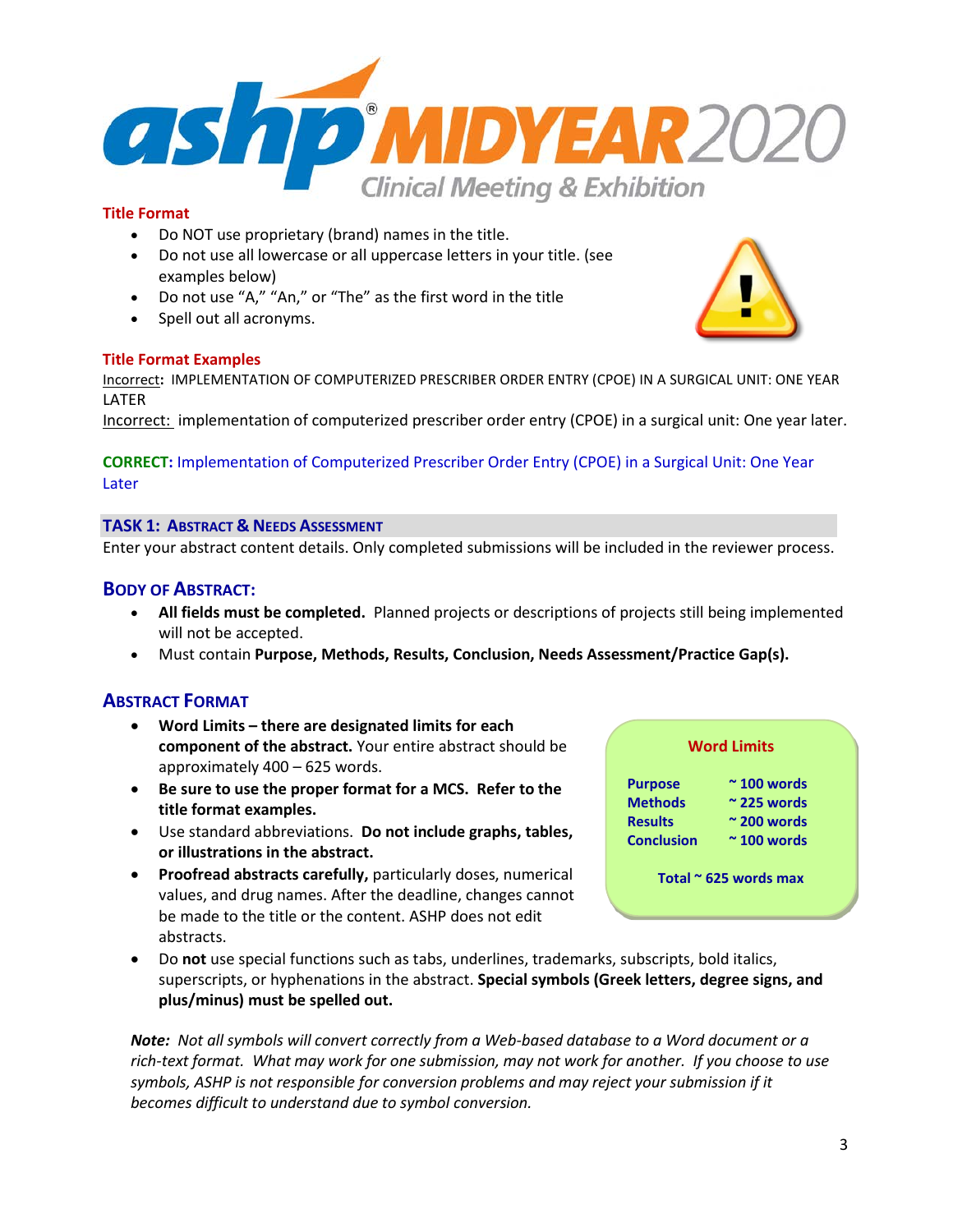

## **Needs Assessment/Practice Gap(s)**

A practice gap exists when what needs to happen in practice is not happening (i.e. there is a problem that needs fixing).

#### **IMPORTANT**

- Abstracts must be an analysis of the sequential steps involved in planning and implementing an administrative task, resolving a particular problem, or other examples of applied pharmacy management.
- Abstracts that we feel have been ghostwritten or have been commissioned by a commercial entity for the express purpose of positive publicity for a product or service will not be accepted.
- Your abstract will be peer reviewed and evaluated based on the guidelines provided in this document. (*see peer review selection criteria section*)

### **Prior Publication or Presentation**

 Abstracts submitted for presentation must not have been presented or published previously. Exceptions are those presented at a state society meeting or an international meeting held outside the U.S.

# **TASK 2: Learning Objectives**

- **Learning Objectives** must describe what the learners will be able to do as a result of participating in your educational session. **Three (3) learning objectives are required.**
- **Self-Assessment Questions and Answers:** One self-assessment question and corresponding answers are required and must be developed for each learning objective. **Questions must either be true/false and/or multiple-choice.**

Due to ACPE Standards regarding active learning, a standard format will be required for final slide presentations which will utilize the **learning objectives and self‐assessment questions** that you prepare for your submission. For tips on creating learning objectives and self-assessment questions, visit [https://www.ashp.org/Meetings-and-Events/Get-Involved-in-a-Meeting/For-Presenters/Planning-an-](https://www.ashp.org/Meetings-and-Events/Get-Involved-in-a-Meeting/For-Presenters/Planning-an-Educational-Session)[Educational-Session](https://www.ashp.org/Meetings-and-Events/Get-Involved-in-a-Meeting/For-Presenters/Planning-an-Educational-Session)

## **TASK 3: AUTHOR**

**Primary Author** – The person entering the information online is considered the Primary Author.

### **If proposal is accepted, then the Primary Author may add one co-author/presenter.**

## **TASK 3: PRIMARY AUTHOR AFFIRMATION**

**Affirmation of Content** – The Primary Author must affirm the content of the submission.

- Read and click to agree to the affirmation.
- Click the Continue button for the next step.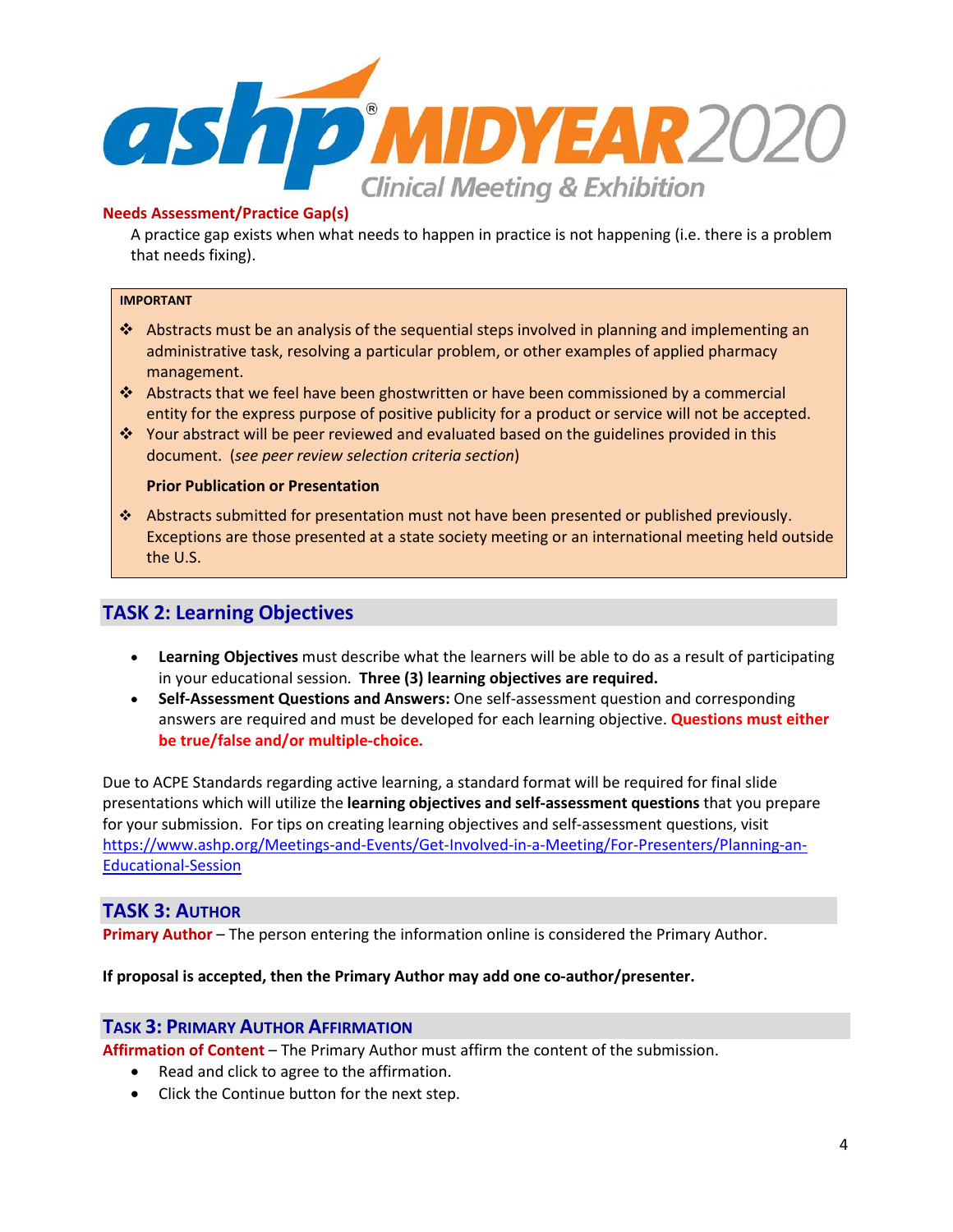

**Disclosures** – The primary author is required to submit Financial Relationship Disclosure before the abstract can be submitted.

- Disclose any financial relationships for you and/or your spouse/partner.
- Type your name to verify the information is correct and click **Submit** to complete the form.

## **TASK 6: CONFLICT OF INTEREST AGREEMENT**

The Primary Author must complete and sign the conflict of interest agreement terms for their submission.

- Read and sign the agreement
- Click the **Submit Agreement** button to complete the task.

# **SUBMIT YOUR ABSTRACT**

When all the submission tasks are completed (showing a green checkmark) you must save your submission before you can submit it. Click the **Save Submission** button and the screen will show a summary of your submission. It will also indicate that you and your additional author have completed all the required tasks for your abstract.

- Click the **Submit** button to submit the abstract.
- You will automatically get a confirmation email with your submission details. Please save it for your records.
- Your abstract title will appear on the screen with a link to preview the content or resend a confirmation email.

**Submission Number:** Your Proposal ID is your Submission Number. It appears on the screen with the list of tasks you completed as well as in your email confirmation.

## **INCOMPLETE SUBMISSIONS**

Incomplete submissions will be rejected and deleted from our online system (i.e. missing required elements, incomplete tasks, etc.)

# **NOTIFICATIONS**

**After August 15, 2020,** you will be notified via email whether your submission was accepted for presentation**.**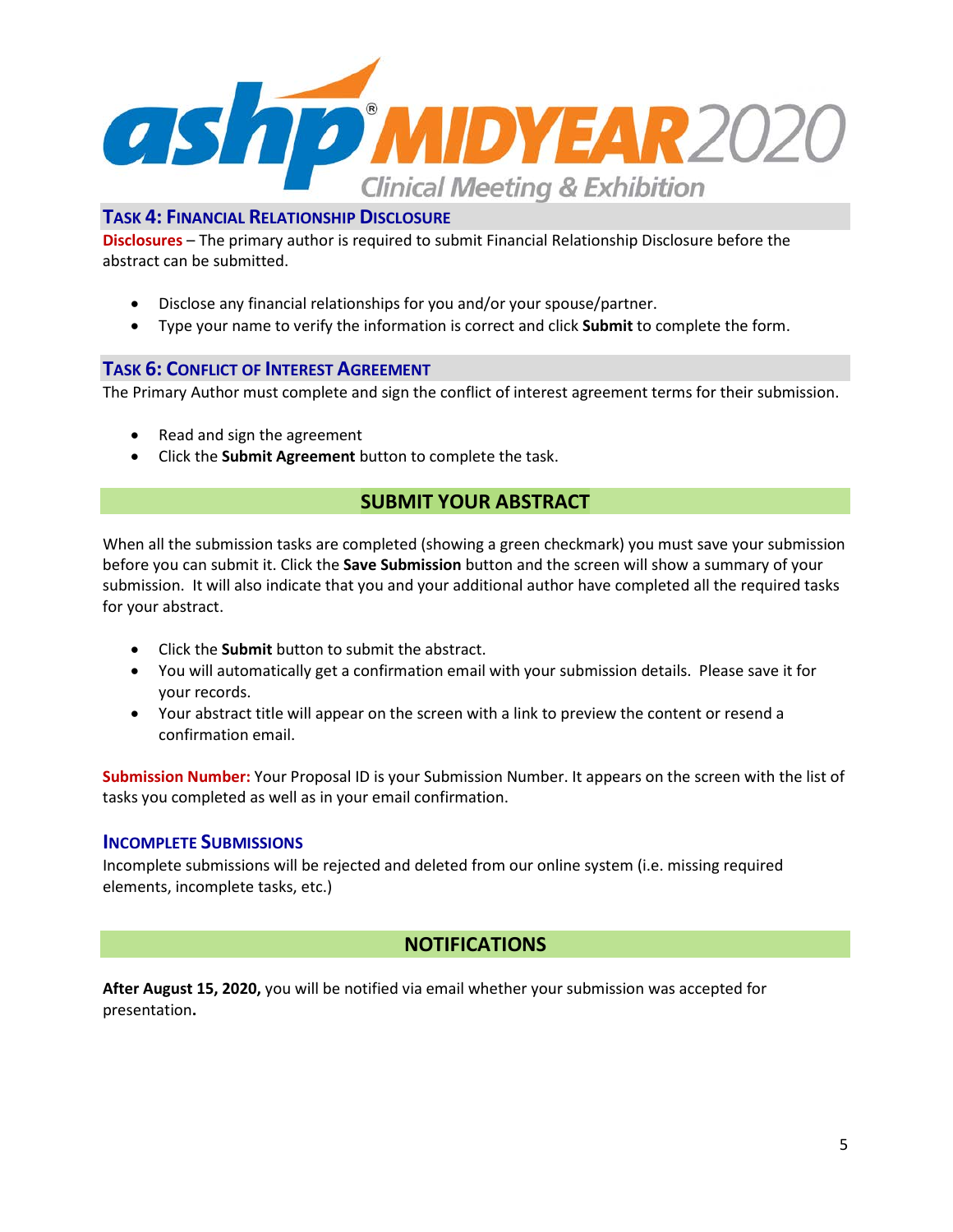

## **MEETING REGISTRATION**

Presenting a MCS at our meeting is a voluntary effort and ASHP cannot pay expenses for your participation. If your submission is accepted, then you are responsible for your own meeting registration fee, hotel and travel. **The Primary Author must be registered for the meeting,** at least for the day of the MCS presentation.

## **CANCELLATIONS/WITHDRAWALS**

Cancellation is strongly discouraged. Written notification is required for all cancellations. Only the Primary Author may withdraw a submission. Please notify ASHP immediately if you cannot present your MCS at Educational Services, [educserv@ashp.org.](mailto:educserv@ashp.org) Please include your full name and presentation title in your request and your submission number.

Because of our early publication deadlines, if you withdraw after receiving your acceptance notice, then we cannot guarantee that your presentation and/or abstract will not appear in print, on the ASHP Website, Itinerary Planner, or in other print or electronic media.

# **PEER REVIEW SELECTION CRITERIA**

All MCS submissions will undergo a blinded peer-review process by at least three reviewers. We do not supply names or author affiliations to reviewers; however, if you want your review to be completely blinded, do not include the name of your institution in the body of your abstract.

**All abstracts must be based on completed research with results and conclusions at the time of submission.**

**A limited number of MCS can be accepted and** the decision of the reviewers will be final. There will be no reconsideration of rejected abstracts**. Each reviewer will be given the same criteria for reviewing your submission, so it is important that your abstract is well written and meets the stated guidelines. Abstracts will be evaluated only on the data submitted.**

## **Peer Reviewers will evaluate content based on the following criteria**:

- **Presentation balance:** Abstracts will be non-promotional in nature and without commercial bias. Papers that are written in a manner that promotes a company, service, or product will **not** be considered.
- **Relevance:** Importance of topic to our attendees.
- **Scientific Merit** (where applicable): Well-designed project that states a purpose; results match conclusion.
- **Abstract Format:** Not following the abstract guidelines for a MCS.
- **Case Study Method:** Abstracts that do not follow the case study method will not be considered.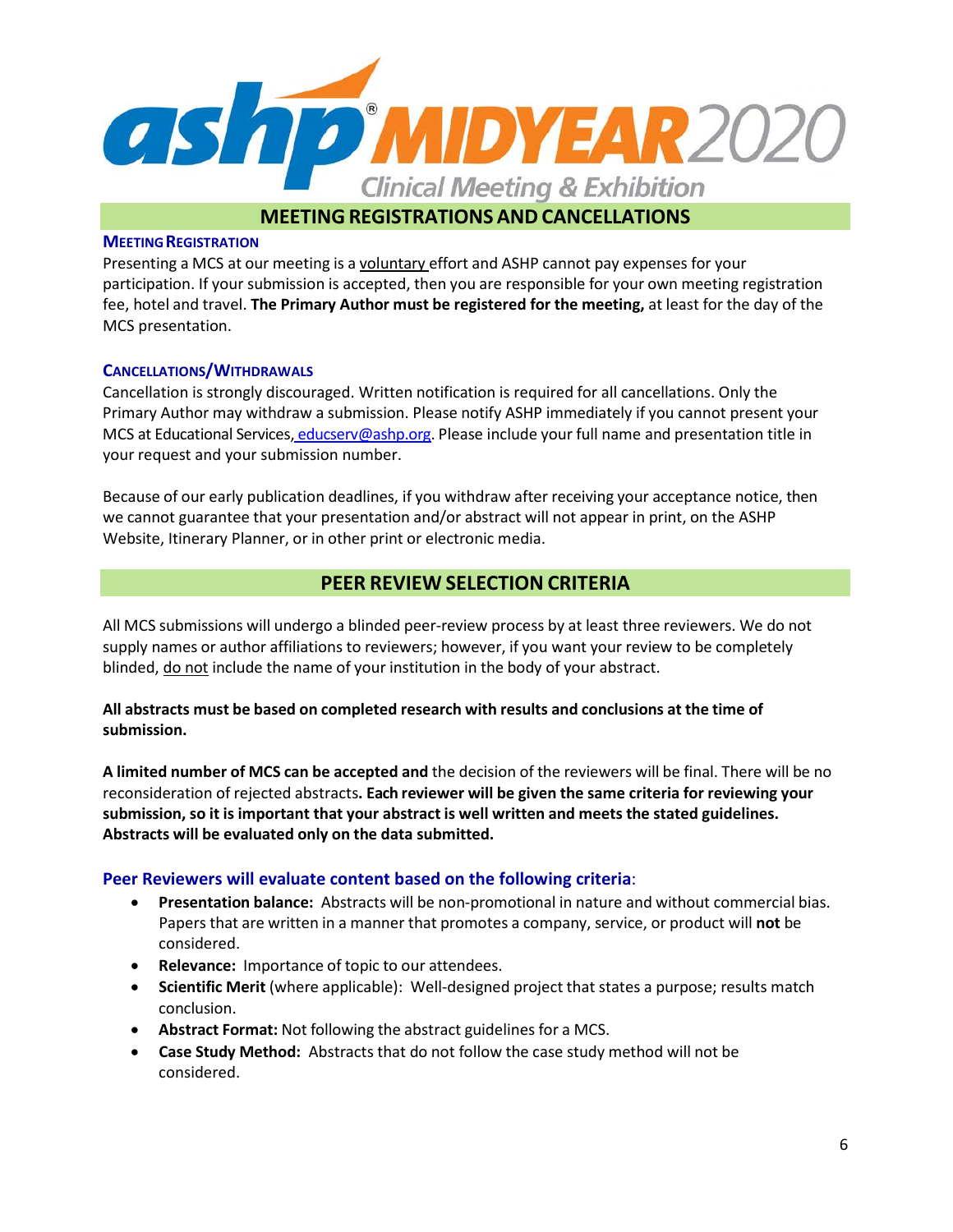

## **Other Common Reasons for Rejection**

- Commercial tone or a biased conclusion
- Research/project is not original
- Poor quality of research methodology; methods are not reproducible
- Lack of data or measurable outcomes
- Data collection is ongoing or has not begun
- Inconsistent or ambiguous data
- Lack of conclusions or conclusions that do not match objectives
- Several abstracts from the same study submitted
- Instructions not followed; format indicated in instructions is not utilized
- Incomplete author disclosure statement (lack of details) or no disclosure statement
- Does not teach administrative decision-making skills (i.e. how to approach a similar situation, evaluate alternatives, or propose a recommended plan)

## **SAMPLE ABSTRACT**

**Title:** Root-Cause Analysis (RCA) and Recommendations for Improving Clinical Research in an Academic Medical Center

**Purpose:** During preparation for a routine monitoring visit by a sponsor of clinical research, an error was discovered involving an investigational drug. This case describes the methods by which a sentinel-event committee addressed the findings of the root-cause analysis (RCA) and shared the recommendations for improving clinical research in an academic medical center.

**Methods:** A sentinel-event committee completed a RCA after discovery of a medication error related to an investigational drug. Members included the risk manager, the pharmacy director, the quality-improvement director, the pharmacy clinical-research manager, an oncologist, and the medical director for clinical research. A flow diagram of the steps in a clinical trial helped identify opportunities to improve the systems supporting pharmaceutical research. Policies and procedures for the pharmacybased investigational drug service (IDS) were developed. The results of this process were communicated to medical administration and the institution's research faculty.

**Results:** Roles of key pharmacy staff members were clearly defined. The IDS was integrated into the development of clinical trials, and the protocol number was required on all orders for investigational drugs. Research records were standardized by creating for each clinical trial a pharmacy notebook to include trial-related records and detailed protocol information. Responsibilities for the procurement and storage of investigational drugs were centralized within the IDS. Extensive staff education was provided to ensure appropriate implementation of the changes.

**Conclusion:** RCA after an error involving an investigational drug can stimulate improvements that increase pharmacy involvement in the use of investigational drugs.

#### **Learning Objectives:**

- 1. Describe a process-improvement tool that can assist in systems modifications to improve patient care.
- 2. Describe four key processes in pharmaceutical research that may provide opportunities for systemsimprovement.
- 3. Describe how a medication error can lead to systems improvement.

#### **Self‐assessment Questions:** (True or False)

- 1. The most useful process-improvement tool used in the redesign of the investigational drug service at this site was a flow diagram.
- 2. Interdepartmental communication and coordination are important when designing an investigational drug service.
- 3. The negative consequences of a medication error usually outweigh the positive impact of any system improvements that result from analysis of the error.

**Answers:** 1. (T); 2. (T); 3. (F)